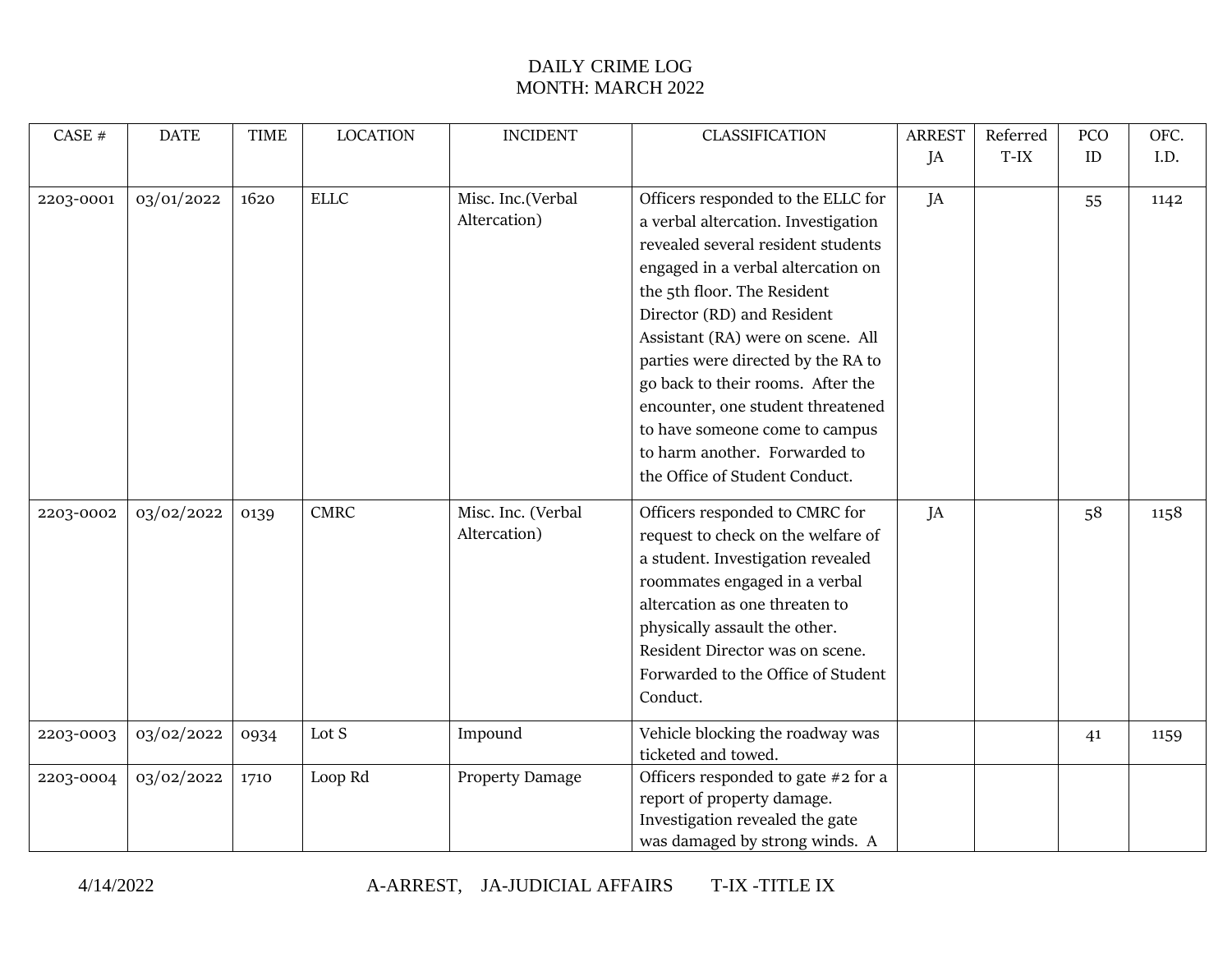|           |            |      |                   |                        | repair order has been placed.       |    |    |      |
|-----------|------------|------|-------------------|------------------------|-------------------------------------|----|----|------|
|           |            |      |                   |                        | Total damage \$2,100.00             |    |    |      |
| 2203-0005 | 03/03/2022 | 0121 | <b>Haley Hall</b> | Misc. Inc. (Fire Alarm | Officers responded to Haley Hall    |    | 44 | 1145 |
|           |            |      |                   | Activation)            | for a fire alarm activation in      |    |    |      |
|           |            |      |                   |                        | residential dwelling. Investigation |    |    |      |
|           |            |      |                   |                        | revealed unknown person(s) were     |    |    |      |
|           |            |      |                   |                        | smoking suspected marijuana in      |    |    |      |
|           |            |      |                   |                        | the suite bathroom that leads to    |    |    |      |
|           |            |      |                   |                        | the room. When the student          |    |    |      |
|           |            |      |                   |                        | opened their room door, the         |    |    |      |
|           |            |      |                   |                        | smoke from the bathroom             |    |    |      |
|           |            |      |                   |                        | activated the room smoke            |    |    |      |
|           |            |      |                   |                        | detector.                           |    |    |      |
| 2203-0006 | 03/03/2022 | 0207 | <b>Haley Hall</b> | Misc. Incident         | Officers responded to Haley Hall    | JA | 44 | 1145 |
|           |            |      |                   | (Unauthorized Access)  | for unauthorized students in the    |    |    |      |
|           |            |      |                   |                        | building. Investigation revealed    |    |    |      |
|           |            |      |                   |                        | an unauthorized gathering in a      |    |    |      |
|           |            |      |                   |                        | residential dwelling with BSU       |    |    |      |
|           |            |      |                   |                        | students and non-students.          |    |    |      |
|           |            |      |                   |                        | Housing Director and Resident       |    |    |      |
|           |            |      |                   |                        | Assistant were on scene.            |    |    |      |
|           |            |      |                   |                        | Forwarded to the Office of Student  |    |    |      |
|           |            |      |                   |                        | Conduct.                            |    |    |      |
|           |            |      |                   |                        |                                     |    |    |      |
| 2203-0007 | 03/03/2022 | 1628 | <b>CMRC</b>       | CDS (Marijuana)        | Officers responded to Christa       | JA | 55 | 1128 |
|           |            |      |                   |                        | McAuliffe (CMRC) for a CDS call.    |    |    |      |
|           |            |      |                   |                        | The Resident Assistants were        |    |    |      |
|           |            |      |                   |                        | conducting a health and wealth      |    |    |      |
|           |            |      |                   |                        | check in the room and noticed a     |    |    |      |
|           |            |      |                   |                        | jar in plain view in the common     |    |    |      |
|           |            |      |                   |                        | area with suspected marijuana.      |    |    |      |
|           |            |      |                   |                        | The marijuana was confiscated       |    |    |      |
|           |            |      |                   |                        | and tested with positive results.   |    |    |      |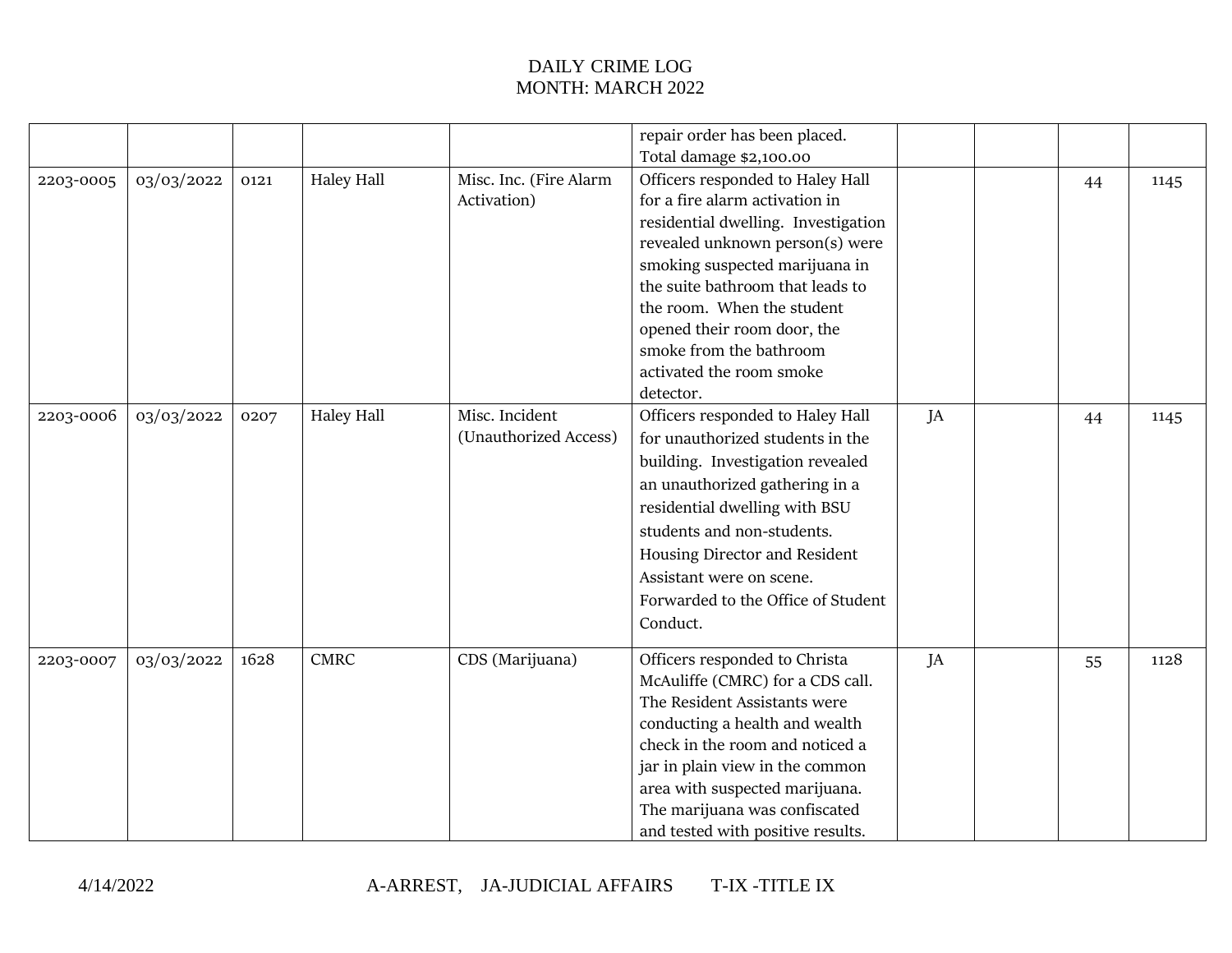|           |            |      |             |                 | An incident referral was sent to  |    |    |      |
|-----------|------------|------|-------------|-----------------|-----------------------------------|----|----|------|
|           |            |      |             |                 | Office of Student Conduct.        |    |    |      |
| 2203-0008 | 03/03/2022 | 1824 | <b>CMRC</b> | CDS (Marijuana) | Officers responded to Christa     | JA | 55 | 1128 |
|           |            |      |             |                 | McAuliffe (CMRC) for a call for   |    |    |      |
|           |            |      |             |                 | CDS. Upon arrival officer spoke   |    |    |      |
|           |            |      |             |                 | with Residential Assistant who    |    |    |      |
|           |            |      |             |                 | informed them they were           |    |    |      |
|           |            |      |             |                 | conducting a safety check and     |    |    |      |
|           |            |      |             |                 | noticed suspected burnt marijuana |    |    |      |
|           |            |      |             |                 | cigarette on a desk. The          |    |    |      |
|           |            |      |             |                 | marijuana was confiscated and     |    |    |      |
|           |            |      |             |                 | tested with positive result. This |    |    |      |
|           |            |      |             |                 | incident was forwarded to The     |    |    |      |
|           |            |      |             |                 | Office of Student Conduct.        |    |    |      |
| 2203-0009 | 03/03/2022 | 1628 | <b>CMRC</b> | CDS (Unfounded) | Officers responded to CMRC for a  | JA | 55 | 1128 |
|           |            |      |             |                 | report of suspected marijuana.    |    |    |      |
|           |            |      |             |                 | Resident Assistants were          |    |    |      |
|           |            |      |             |                 | conducting health and wellness    |    |    |      |
|           |            |      |             |                 | checks. They observed suspected   |    |    |      |
|           |            |      |             |                 | marijuana in plain view. It was   |    |    |      |
|           |            |      |             |                 | tested with negative results.     |    |    |      |
|           |            |      |             |                 | Forwarded to The Office of        |    |    |      |
|           |            |      |             |                 | Student Conduct.                  |    |    |      |
| 2203-0010 | 03/03/2022 | 2214 | <b>ELLC</b> | CDS (Marijuana) | Officers responded to ELLC in     | JA | 55 | 1128 |
|           |            |      |             |                 | reference to a report of CDS.     |    |    |      |
|           |            |      |             |                 | Upon arrival, the Resident        |    |    |      |
|           |            |      |             |                 | Assistant informed they were      |    |    |      |
|           |            |      |             |                 | walking near the room when they   |    |    |      |
|           |            |      |             |                 | noticed the front door opened.    |    |    |      |
|           |            |      |             |                 | They noticed a Ziploc bag on the  |    |    |      |
|           |            |      |             |                 | floor in the common area that     |    |    |      |
|           |            |      |             |                 | contained a small amount of       |    |    |      |
|           |            |      |             |                 | suspected marijuana. Officers     |    |    |      |
|           |            |      |             |                 | confiscated the suspected         |    |    |      |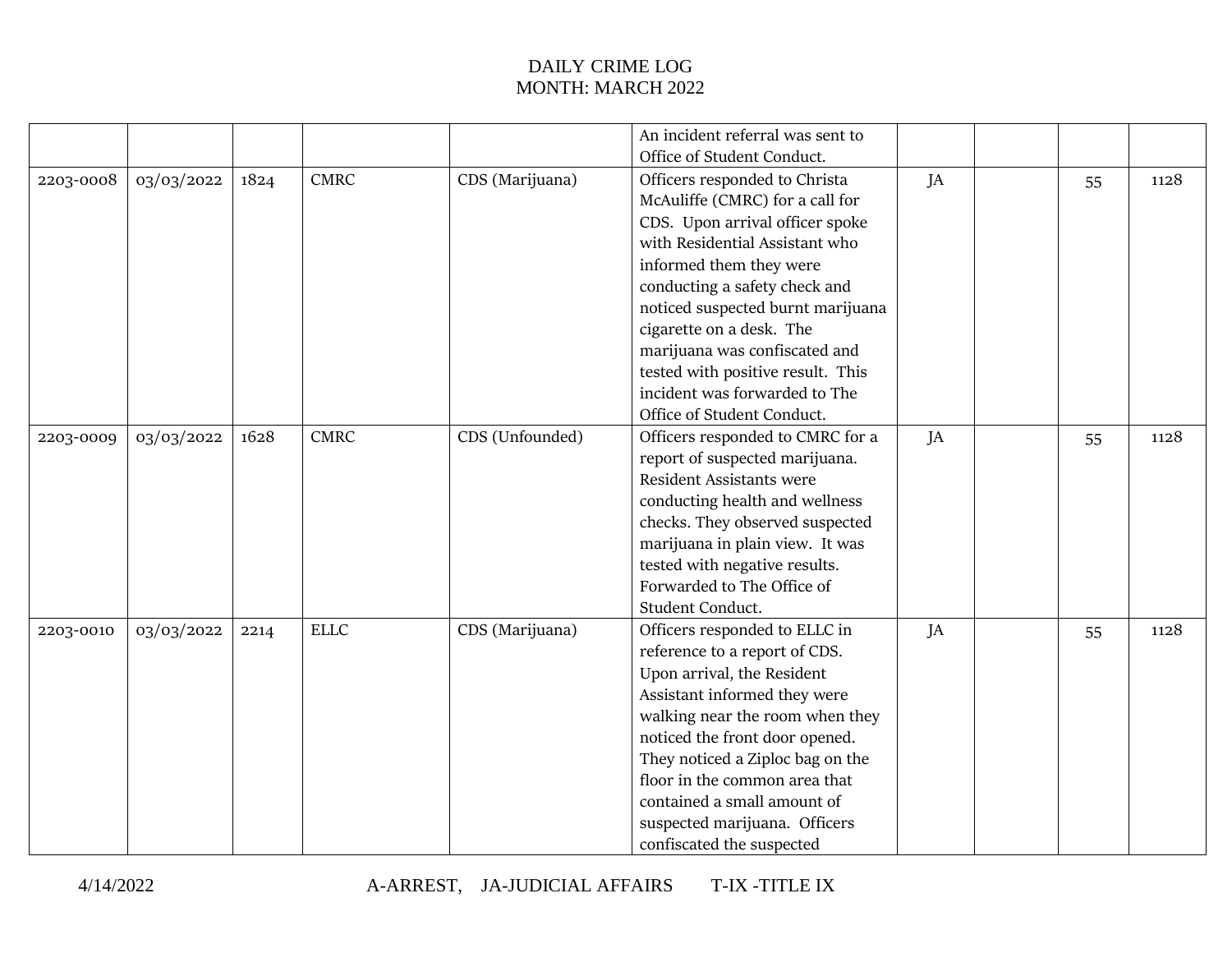|           |            |      |                   |                                  | marijuana. It was tested with        |    |    |      |
|-----------|------------|------|-------------------|----------------------------------|--------------------------------------|----|----|------|
|           |            |      |                   |                                  | positive results. Forwarded to the   |    |    |      |
|           |            |      |                   |                                  | Office of Student Conduct.           |    |    |      |
| 2203-0011 | 03/03/2022 | 1818 | Robinson Hall     | Assault (2 <sup>nd</sup> Degree) | 4(e) Bowie State University          | JA | 55 | 1128 |
|           |            |      |                   | (unknown location)               | Dispatch received a call from PGC    |    |    |      |
|           |            |      |                   |                                  | 911 that there was an injured        |    |    |      |
|           |            |      |                   |                                  | person in an unknown hospital        |    |    |      |
|           |            |      |                   |                                  | that said they were a student and    |    |    |      |
|           |            |      |                   |                                  | had been bitten in a fight that took |    |    |      |
|           |            |      |                   |                                  | place in an unknown location. The    |    |    |      |
|           |            |      |                   |                                  | officer was provided a phone         |    |    |      |
|           |            |      |                   |                                  | number but was unable to make        |    |    |      |
|           |            |      |                   |                                  | contact with victim. Forwarded to    |    |    |      |
|           |            |      |                   |                                  | the Office of Student Conduct.       |    |    |      |
| 2203-0012 | 03/04/2022 | 0117 | <b>Haley Hall</b> | Misc. Incident (Verbal           | While out on patrol, officers were   | JA | 55 | 1158 |
|           |            |      |                   | Altercation)                     | approached by a resident student     |    |    |      |
|           |            |      |                   |                                  | stating they had been involved in    |    |    |      |
|           |            |      |                   |                                  | an argument with another             |    |    |      |
|           |            |      |                   |                                  | resident. There was an issue with    |    |    |      |
|           |            |      |                   |                                  | loud music coming from another       |    |    |      |
|           |            |      |                   |                                  | room. One resident asked the         |    |    |      |
|           |            |      |                   |                                  | other to turn the music down but     |    |    |      |
|           |            |      |                   |                                  | it turned into an argument. This     |    |    |      |
|           |            |      |                   |                                  | incident was forwarded to Student    |    |    |      |
|           |            |      |                   |                                  | Conduct.                             |    |    |      |
| 2203-0013 | 03/04/2022 | 1235 | Campus Wide       | Harassment                       | Officers were dispatched to          | JA | 41 | 1143 |
|           |            |      |                   |                                  | Robinson Hall for a harassment       |    |    |      |
|           |            |      |                   |                                  | call. Victim stated they were being  |    |    |      |
|           |            |      |                   |                                  | harassed by another student.         |    |    |      |
|           |            |      |                   |                                  | While being interviewed they         |    |    |      |
|           |            |      |                   |                                  | changed their mind about filing a    |    |    |      |
|           |            |      |                   |                                  | report and would not furnish any     |    |    |      |
|           |            |      |                   |                                  | information for an investigation to  |    |    |      |
|           |            |      |                   |                                  | be completed. Forwarded to the       |    |    |      |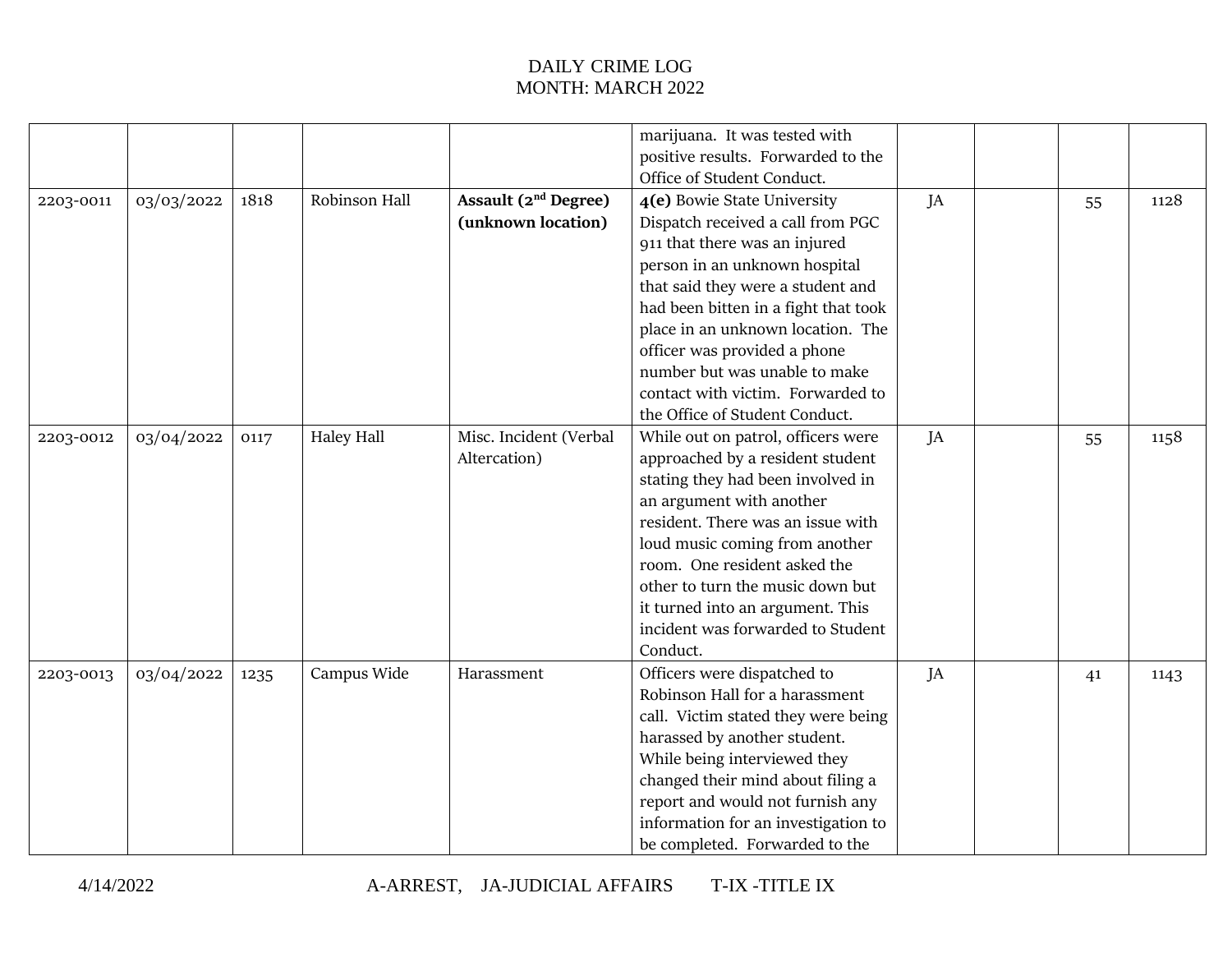|           |            |      |                    |                          | Office of Student Conduct.          |    |    |      |
|-----------|------------|------|--------------------|--------------------------|-------------------------------------|----|----|------|
| 2203-0014 | 03/04/2022 | 1635 | Tubman Hall        | CDS (Marijuana Odor)     | Officers were dispatched to         | JA | 53 | 1159 |
|           |            |      |                    |                          | Tubman Hall for a CDS call. Upon    |    |    |      |
|           |            |      |                    |                          | arrival, Officers met with Resident |    |    |      |
|           |            |      |                    |                          | Director and Resident Assistant     |    |    |      |
|           |            |      |                    |                          | and were escorted to a room with    |    |    |      |
|           |            |      |                    |                          | a smell of suspected burnt          |    |    |      |
|           |            |      |                    |                          | marijuana. No marijuana was         |    |    |      |
|           |            |      |                    |                          | observed. Forwarded to the Office   |    |    |      |
|           |            |      |                    |                          | of Student Conduct.                 |    |    |      |
| 2203-0015 | 03/05/2022 | 1057 | Lot I              | Fraud (Theft)            | 6(a) \$400 Officers responded to a  |    | 41 | 1159 |
|           |            |      |                    |                          | parking lot for a report of fraud.  |    |    |      |
|           |            |      |                    |                          | Student informed they paid          |    |    |      |
|           |            |      |                    |                          | monies via apple pay for an Air     |    |    |      |
|           |            |      |                    |                          | Bnb (vacation rentals) and was      |    |    |      |
|           |            |      |                    |                          | later provided with an address      |    |    |      |
|           |            |      |                    |                          | that was not able to be located.    |    |    |      |
|           |            |      |                    |                          | Student contacted Apple and they    |    |    |      |
|           |            |      |                    |                          | advised to make a police report.    |    |    |      |
| 2203-0016 | 03/06/2022 | 1141 | <b>Towers Hall</b> | <b>Medical Emergency</b> | Officers were dispatched to         | JA | 55 | 1159 |
|           |            |      |                    |                          | Towers Hall for sick person. RA     |    |    |      |
|           |            |      |                    |                          | and the Director of Housing         |    |    |      |
|           |            |      |                    |                          | escorted officers to victim's room. |    |    |      |
|           |            |      |                    |                          | EMS was called and transported      |    |    |      |
|           |            |      |                    |                          | victim to Bowie Health. This        |    |    |      |
|           |            |      |                    |                          | incident was forwarded to Student   |    |    |      |
|           |            |      |                    |                          | Affairs.                            |    |    |      |
| 2203-0017 | 03/06/2022 | 1538 | Computer Science   | Misc. Incident (Fire     | Officer was dispatched to           |    | 43 | 1142 |
|           |            |      |                    | Alarm Activation)        | Computer Science Bldg. for a fire   |    |    |      |
|           |            |      |                    |                          | alarm activation. Officer           |    |    |      |
|           |            |      |                    |                          | conducted search of building. The   |    |    |      |
|           |            |      |                    |                          | building was unoccupied. There      |    |    |      |
|           |            |      |                    |                          | was no sign of a fire or smoke.     |    |    |      |
|           |            |      |                    |                          | Officer cleared fire panel.         |    |    |      |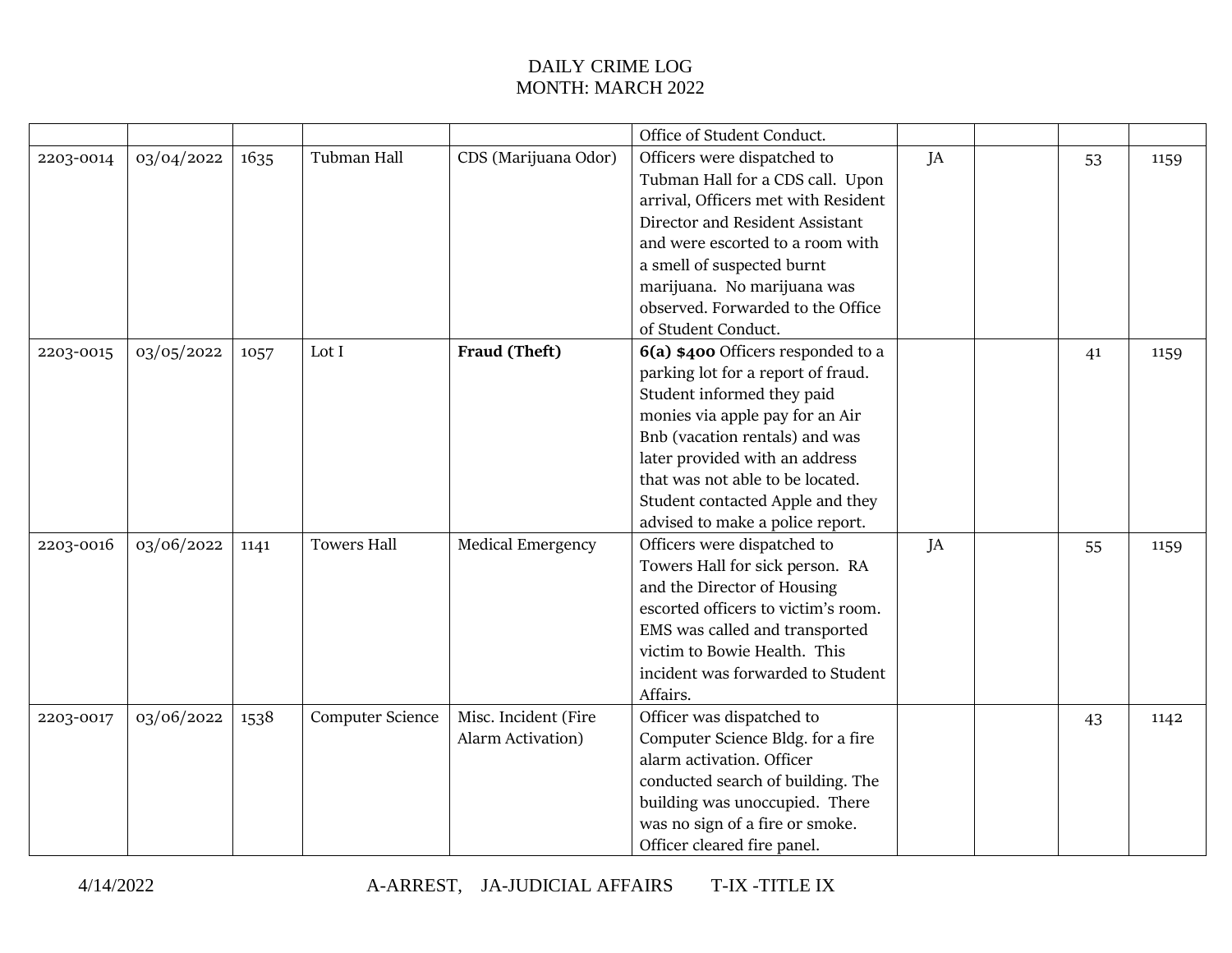| 2203-0018 | 03/07/2022 | 0845 | Lot S             | Impound                  | Officers were dispatched to lot S    |    | 53 | 1153 |
|-----------|------------|------|-------------------|--------------------------|--------------------------------------|----|----|------|
|           |            |      |                   |                          | for a vehicle parked in a reserved   |    |    |      |
|           |            |      |                   |                          | space. Vehicle was towed.            |    |    |      |
| 2203-0019 | 03/07/2022 | 1505 | Lot P             | Hit & Run                | See accident report #2202-0185       |    | 43 | 1142 |
| 2203-0020 | 03/07/2022 | 2130 | McKeldin Gym      | <b>Medical Emergency</b> | Officers on post for a University    |    | 43 | 1153 |
|           |            |      |                   |                          | sponsored athletic event             |    |    |      |
|           |            |      |                   |                          | responded to a student that          |    |    |      |
|           |            |      |                   |                          | sustained an injury during a         |    |    |      |
|           |            |      |                   |                          | basketball game. Fire board          |    |    |      |
|           |            |      |                   |                          | responded and transported            |    |    |      |
|           |            |      |                   |                          | student to Bowie Health.             |    |    |      |
| 2203-0021 | 03/08/2022 | 0956 | <b>Haley Hall</b> | <b>Welfare Check</b>     | Officers responded to Haley Hall to  |    | 41 | 1153 |
|           |            |      |                   |                          | check on the welfare of a student    |    |    |      |
|           |            |      |                   |                          | from a concerned parent. Parent      |    |    |      |
|           |            |      |                   |                          | advised they had not heard from      |    |    |      |
|           |            |      |                   |                          | student since the day before.        |    |    |      |
|           |            |      |                   |                          | Resident Director made contact       |    |    |      |
|           |            |      |                   |                          | with the student and informed        |    |    |      |
|           |            |      |                   |                          | them to contact their parent.        |    |    |      |
| 2203-0022 | 03/08/2022 | 1355 | Towers            | CDS (Unfounded)          | Police Communications Dispatched     |    | 55 | 1153 |
|           |            |      |                   |                          | officers to residential hall for     |    |    |      |
|           |            |      |                   |                          | suspected CDS. On location,          |    |    |      |
|           |            |      |                   |                          | cleaning staff informed officers     |    |    |      |
|           |            |      |                   |                          | they smelled marijuana in the        |    |    |      |
|           |            |      |                   |                          | hallways. Officers canvased the      |    |    |      |
|           |            |      |                   |                          | area and were met with negative      |    |    |      |
|           |            |      |                   |                          | results for someone smoking CDS      |    |    |      |
|           |            |      |                   |                          | in the area.                         |    |    |      |
| 2203-0023 | 03/08/2022 | 2150 | <b>CMRC</b>       | Assault $(2nd$ Degree)   | 4(e) Officers responded to a         | JA | 44 | 1159 |
|           |            |      |                   |                          | residential dwelling for a report of |    |    |      |
|           |            |      |                   |                          | a fight. Investigation revealed two  |    |    |      |
|           |            |      |                   |                          | students engaged in a verbal         |    |    |      |
|           |            |      |                   |                          | altercation that later turned        |    |    |      |
|           |            |      |                   |                          | physical. Medical attention was      |    |    |      |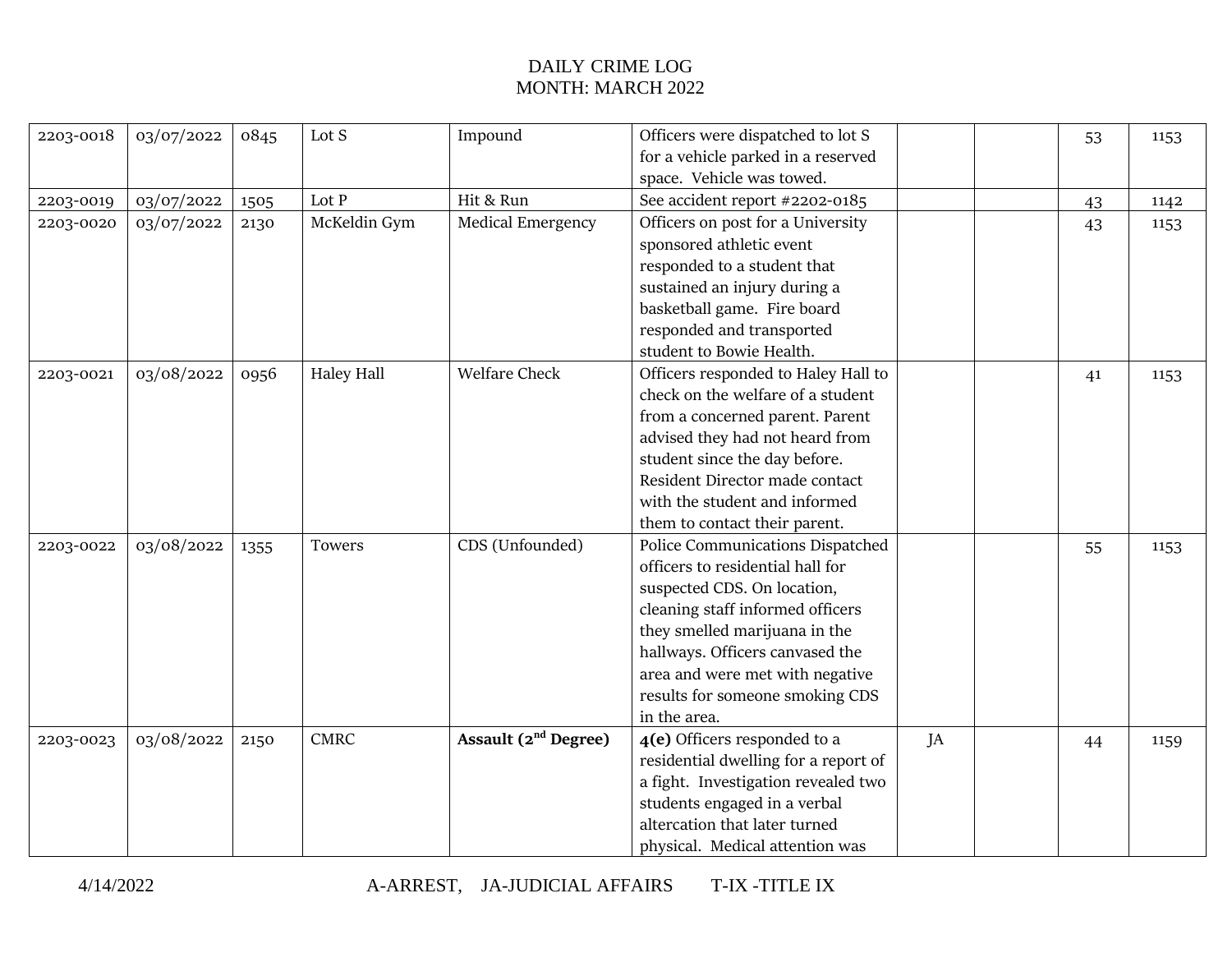|           |            |      |              |                       | not needed. Forwarded to the          |    |    |      |
|-----------|------------|------|--------------|-----------------------|---------------------------------------|----|----|------|
|           |            |      |              |                       | Office of Student Conduct.            |    |    |      |
| 2203-0024 | 03/04/2022 | 0038 | <b>ELLC</b>  | Misc. Incident        | An Officer responded to ELLC for a    | JA | 44 | 1145 |
|           |            |      |              | (Roommate Dispute)    | student in need of assistance.        |    |    |      |
|           |            |      |              |                       | Upon arrival officer met with RA      |    |    |      |
|           |            |      |              |                       | who advised that, the matter had      |    |    |      |
|           |            |      |              |                       | already been taken care of.           |    |    |      |
|           |            |      |              |                       | Investigation revealed one            |    |    |      |
|           |            |      |              |                       | roommate is having issues with        |    |    |      |
|           |            |      |              |                       | the other because the other           |    |    |      |
|           |            |      |              |                       | continues to smoke marijuana in       |    |    |      |
|           |            |      |              |                       | the room causing their clothes to     |    |    |      |
|           |            |      |              |                       | smell the same. Forwarded to the      |    |    |      |
|           |            |      |              |                       | Office of Student Conduct.            |    |    |      |
| 2203-0025 | 03/09/2022 | 0955 | McKeldin Gym | Misc. Incident (Water | Officers notified facilities of water |    | 53 | 1159 |
|           |            |      |              | Leak)                 | leak in ceiling of building. Damage   |    |    |      |
|           |            |      |              |                       | to ceiling tile. Bucket put in place  |    |    |      |
|           |            |      |              |                       | to catch water. Cleaning service      |    |    |      |
|           |            |      |              |                       | contacted for clean-up. A work        |    |    |      |
|           |            |      |              |                       | order has been completed.             |    |    |      |
| 2203-0026 | 03/09/2022 | 1940 | Tubman       | Misc. Incident        | Officer were dispatched to            | JA | 43 | 1142 |
|           |            |      |              | (Unsanitary Housing   | Tubman Residential Hall for a         |    |    |      |
|           |            |      |              | Conditions)           | report of an ongoing Health Code      |    |    |      |
|           |            |      |              |                       | Violation. Unknown person             |    |    |      |
|           |            |      |              |                       | leaving feces in common areas.        |    |    |      |
|           |            |      |              |                       | Cleaning service advised and          |    |    |      |
|           |            |      |              |                       | conducted a cleaning of the areas.    |    |    |      |
|           |            |      |              |                       | This incident was forwarded to the    |    |    |      |
|           |            |      |              |                       | Office of Student Conduct.            |    |    |      |
| 2203-0027 | 03/09/2022 | 1943 | Kennard      | <b>Welfare Check</b>  | Officer responded to residential      | JA | 55 | 1128 |
|           |            |      |              |                       | hall for a check on welfare. A        |    |    |      |
|           |            |      |              |                       | concern parent reported their         |    |    |      |
|           |            |      |              |                       | student was in duress. Officer        |    |    |      |
|           |            |      |              |                       | made contact with student who         |    |    |      |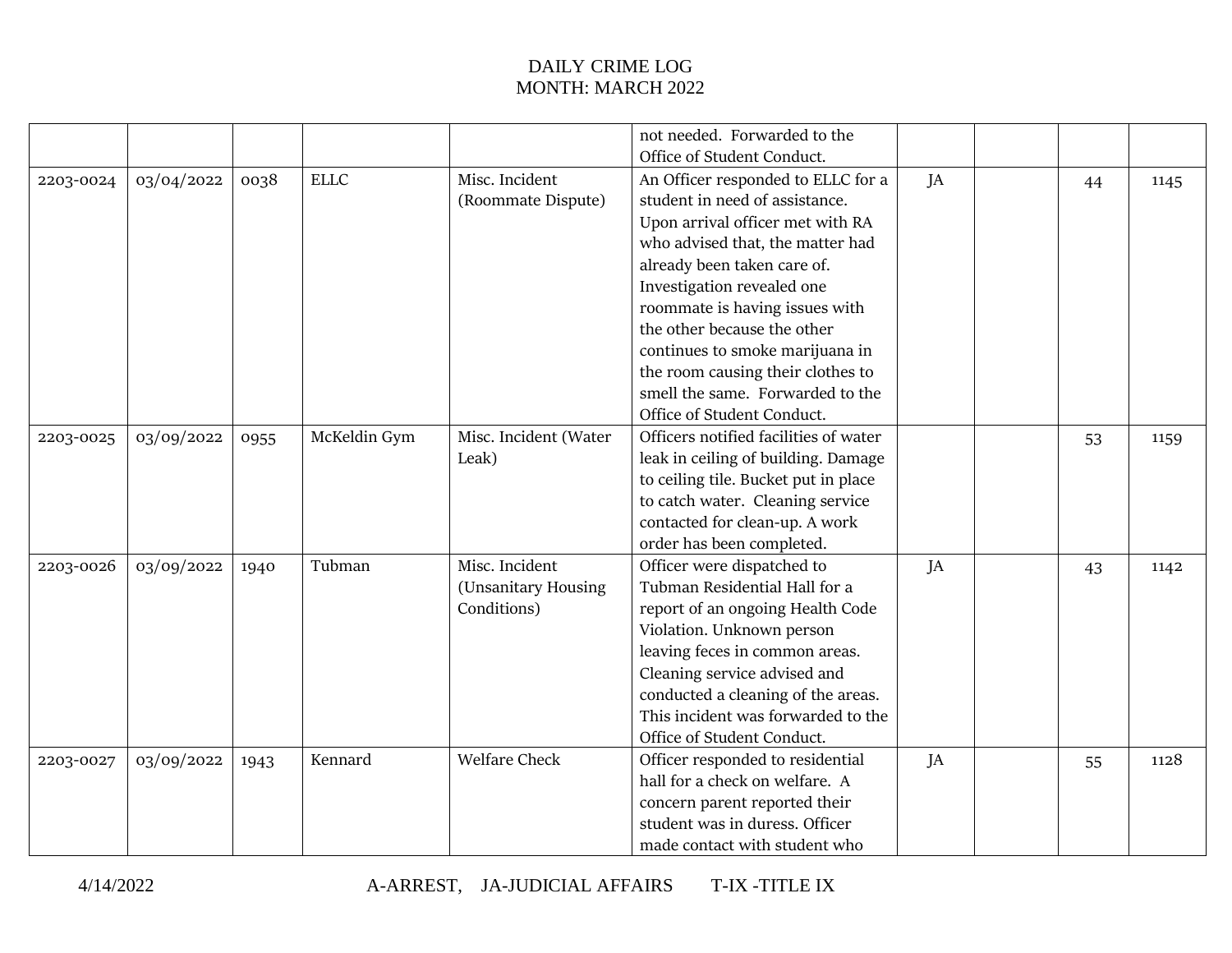|           |            |      |             |                                        | advised they are feeling fine.        |    |    |      |
|-----------|------------|------|-------------|----------------------------------------|---------------------------------------|----|----|------|
|           |            |      |             |                                        | Student denied needing medical        |    |    |      |
|           |            |      |             |                                        | attention and was referred to BSU     |    |    |      |
|           |            |      |             |                                        | Counseling services. Forwarded to     |    |    |      |
|           |            |      |             |                                        | the Office of Student Conduct.        |    |    |      |
| 2203-0028 | 03/09/2022 | 2253 | <b>ELLC</b> | Misc. Incident                         | Officers responded to ELLC for a      |    | 58 | 1145 |
|           |            |      |             | (Suspicious Person)                    | report of unauthorized entry.         |    |    |      |
|           |            |      |             |                                        | Unknown person entered ELLC           |    |    |      |
|           |            |      |             |                                        | and proceeded to go behind the        |    |    |      |
|           |            |      |             |                                        | desk to use the phone after being     |    |    |      |
|           |            |      |             |                                        | told they could not. The unknown      |    |    |      |
|           |            |      |             |                                        | individual was gone upon the          |    |    |      |
|           |            |      |             |                                        | officers arrival.                     |    |    |      |
| 2203-0029 | 03/09/2022 | 2259 | Haley Hall  | Misc. Incident (Verbal                 | Officer was dispatched to Haley       | JA | 58 | 1158 |
|           |            |      |             | Dispute)                               | Hall for a disturbance. There was     |    |    |      |
|           |            |      |             |                                        | an argument between the football      |    |    |      |
|           |            |      |             |                                        | players. This incident was            |    |    |      |
|           |            |      |             |                                        | referred to Student Conduct.          |    |    |      |
| 2203-0030 | 03/10/2022 | 0111 | <b>ELLC</b> | <b>Assault (2<sup>nd</sup> Degree)</b> | 4(e) Officers were dispatched to      | JA | 58 | 1145 |
|           |            |      |             |                                        | ELLC for a verbal altercation.        |    |    |      |
|           |            |      |             |                                        | Upon arrival, contact was made        |    |    |      |
|           |            |      |             |                                        | with front desk Security.             |    |    |      |
|           |            |      |             |                                        | Individuals entered the building      |    |    |      |
|           |            |      |             |                                        | that were not resident students,      |    |    |      |
|           |            |      |             |                                        | arguing with two individuals. The     |    |    |      |
|           |            |      |             |                                        | verbal altercation turned into a      |    |    |      |
|           |            |      |             |                                        | physical altercation. This incident   |    |    |      |
|           |            |      |             |                                        | was reported to Student Conduct.      |    |    |      |
| 2203-0031 | 03/10/2022 | 0127 | <b>ELLC</b> | Misc. Incident (Fire                   | Dispatched received a call for a fire |    | 58 | 1158 |
|           |            |      |             | Alarm Activation)                      | alarm. Officer were already on        |    |    |      |
|           |            |      |             |                                        | scene. The building was evacuated     |    |    |      |
|           |            |      |             |                                        | without incident. There were no       |    |    |      |
|           |            |      |             |                                        | signs of fire or smoke.               |    |    |      |
| 2203-0032 | 03/10/2022 | 0452 | <b>ELLC</b> | <b>Medical Emergency</b>               | Officers responded to a residential   |    | 58 | 1158 |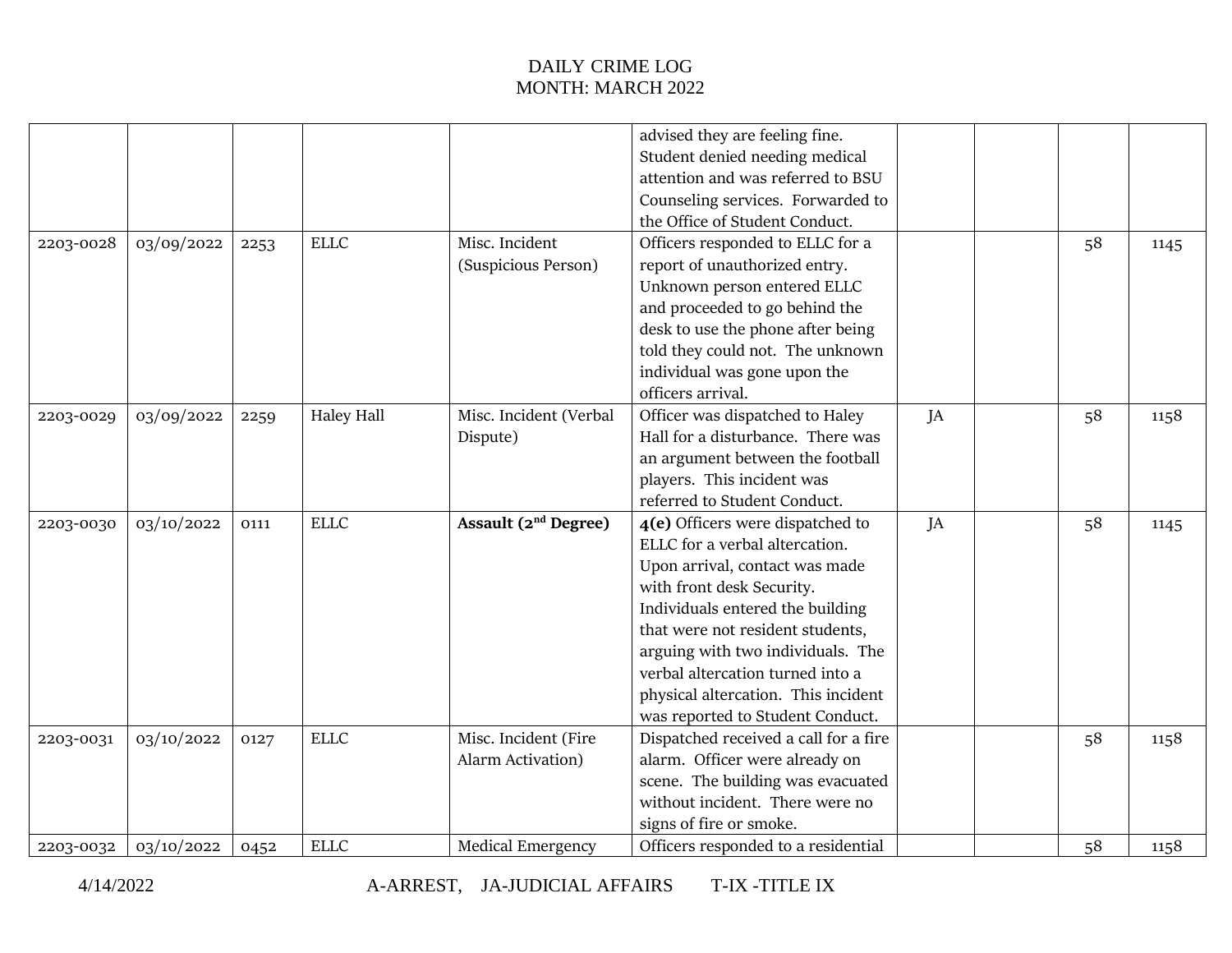|           |                |      |                |                                       | hall for a medical emergency.<br>Student was transported to the                                                                                                                                                                                                                                                            |    |    |      |
|-----------|----------------|------|----------------|---------------------------------------|----------------------------------------------------------------------------------------------------------------------------------------------------------------------------------------------------------------------------------------------------------------------------------------------------------------------------|----|----|------|
| 2203-0033 | 03/10/2022     | 0826 | Lot S          | Impound                               | hospital for evaluation.<br>A vehicle illegally parked in a<br>reserved space was ticketed and<br>towed.                                                                                                                                                                                                                   |    | 55 | 1143 |
| 2203-0034 | 03/10/2022     | 0826 | Lot S          | Impound                               | A vehicle illegally parked in a<br>reserved space was ticketed and<br>towed.                                                                                                                                                                                                                                               |    | 55 | 1143 |
| 2203-0035 | 03/10/2022     | 0826 | Lot S          | Impound                               | A vehicle illegally parked in a<br>reserved space was ticketed and<br>towed.                                                                                                                                                                                                                                               |    | 55 | 1143 |
| 2203-0036 | 03/10/2022     | 1147 | Henry Admin    | <b>Medical Emergency</b>              | An officer responded to Henry<br>Administration building for a<br>medical emergency. Student<br>refused medical attention and<br>advise they will wait in their<br>vehicle until they feel better.<br>Student was advised to make an<br>appointment for a Covid-19 test.<br>Forwarded to the Office of Student<br>Conduct. | JA | 55 | 1153 |
|           | <b>SKIPPED</b> |      | <b>SKIPPED</b> | <b>SKIPPED</b>                        | Due to training, this number<br>was accidentally skipped.                                                                                                                                                                                                                                                                  |    |    |      |
| 2203-0038 | 03/10/2022     | 1700 | <b>ELLC</b>    | Misc. Incident<br>(Housing Violation) | An Officer responded to ELLC for<br>an unauthorized person in the<br>building. Investigation revealed a<br>student allowed guest to enter<br>knowing currently there's no<br>visitation. Forwarded to the Office<br>of Student Conduct.                                                                                    | JA | 53 | 1128 |
| 2203-0039 | 03/12/2022     | 1448 | McKeldin Gym   | Harassment                            | Officers responded to McKeldin<br>Gym for a report a harassment.<br>Students advised they are being                                                                                                                                                                                                                        | JA | 55 | 1159 |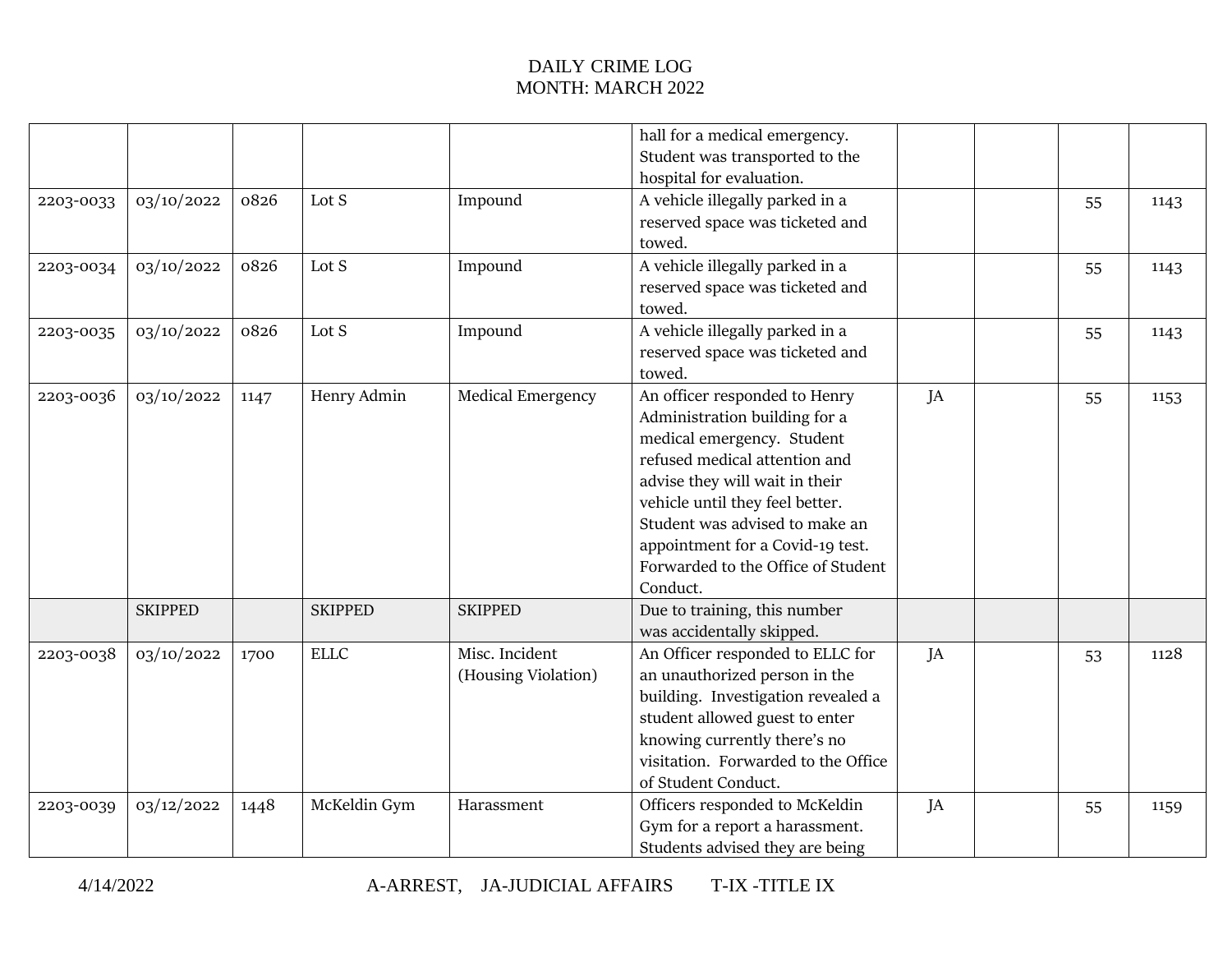|           |            |      |                   |                                  | harassed by other students in their  |    |        |    |      |
|-----------|------------|------|-------------------|----------------------------------|--------------------------------------|----|--------|----|------|
|           |            |      |                   |                                  | residence hall. Forwarded to the     |    |        |    |      |
|           |            |      |                   |                                  | Office of Student Conduct.           |    |        |    |      |
| 2203-0040 | 03/12/2022 | 1922 | <b>ELLC</b>       | <b>Medical Emergency</b>         | Officers responded to the exterior   |    |        | 55 | 1142 |
|           |            |      |                   |                                  | of ELLC for a report of a medical    |    |        |    |      |
|           |            |      |                   |                                  | emergency. Individual not            |    |        |    |      |
|           |            |      |                   |                                  | affiliated with the University       |    |        |    |      |
|           |            |      |                   |                                  | exited the train and reported they   |    |        |    |      |
|           |            |      |                   |                                  | needed medical attention for a       |    |        |    |      |
|           |            |      |                   |                                  | mental health crisis.                |    |        |    |      |
| 2203-0041 | 03/12/2022 | 2029 | <b>NSC</b>        | Sexual Offense $(4^{\text{th}})$ | An Officer spoke with a student      | JA | $T-IX$ | 53 | 1144 |
|           |            |      |                   | Degree)                          | who informed they were being         |    |        |    |      |
|           |            |      |                   |                                  | sexually harassed by another         |    |        |    |      |
|           |            |      |                   |                                  | student. Investigation revealed a    |    |        |    |      |
|           |            |      |                   |                                  | student made unwanted sexual         |    |        |    |      |
|           |            |      |                   |                                  | advances and touched them            |    |        |    |      |
|           |            |      |                   |                                  | inappropriately. Forwarded to the    |    |        |    |      |
|           |            |      |                   |                                  | Office of Student Conduct and        |    |        |    |      |
|           |            |      |                   |                                  | Title IX.                            |    |        |    |      |
| 2203-0042 | 03/14/2022 | 1600 | <b>Haley Hall</b> | Misc. Inc. (Housing              | Officers responded to Haley Hall     | JA |        | 43 | 1142 |
|           |            |      |                   | Violation)                       | for a report of a housing violation. |    |        |    |      |
|           |            |      |                   |                                  | Officers met with RD and RA who      |    |        |    |      |
|           |            |      |                   |                                  | informed that a student entered      |    |        |    |      |
|           |            |      |                   |                                  | the building without adhering to     |    |        |    |      |
|           |            |      |                   |                                  | the Covid-19 protocols. Forwarded    |    |        |    |      |
|           |            |      |                   |                                  | to The Office of Student Conduct.    |    |        |    |      |
| 2203-0043 | 03/14/2022 | 1608 | <b>Haley Hall</b> | CDS (Marijuana Odor)             | An Officer responded to a            | JA |        | 43 | 1142 |
|           |            |      |                   |                                  | residential dwelling for a report of |    |        |    |      |
|           |            |      |                   |                                  | marijuana odor. Investigation        |    |        |    |      |
|           |            |      |                   |                                  | revealed no CDS was present.         |    |        |    |      |
|           |            |      |                   |                                  | Forwarded to The Office of           |    |        |    |      |
|           |            |      |                   |                                  | Student Conduct.                     |    |        |    |      |
| 2203-0044 | 03/16/2022 | 0100 | <b>CMRC</b>       | Misc. Inc. (Students             | An Officer responded to CMRC for     |    |        | 58 | 1158 |
|           |            |      |                   | stuck in elevator)               | students stuck in the elevator.      |    |        |    |      |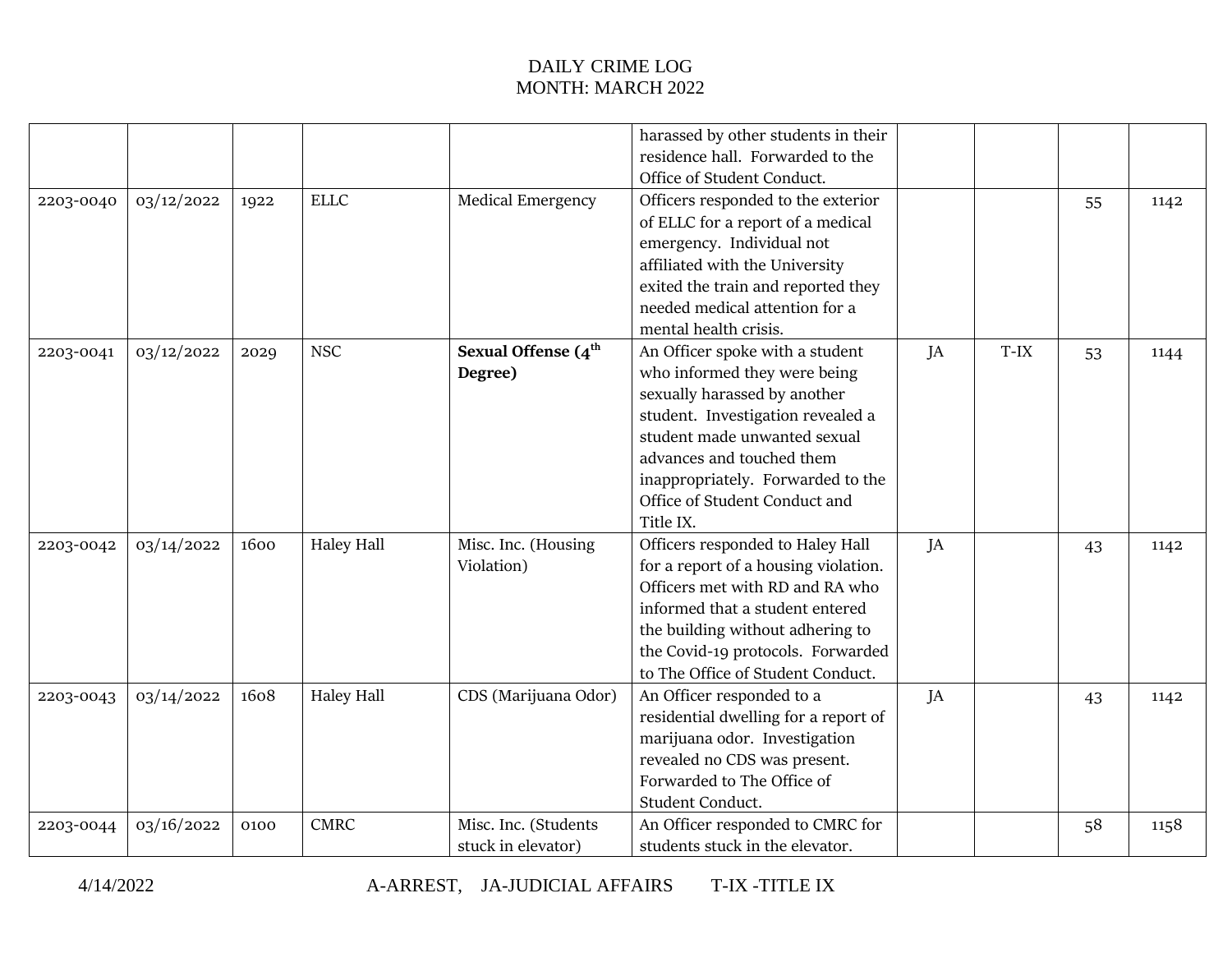|           |            |      |                   |                       | Investigation revealed a spilled     |    |    |      |
|-----------|------------|------|-------------------|-----------------------|--------------------------------------|----|----|------|
|           |            |      |                   |                       | drink covered the sensor to the      |    |    |      |
|           |            |      |                   |                       | door causing it to malfunction.      |    |    |      |
|           |            |      |                   |                       | After cleaning up the spilled drink, |    |    |      |
|           |            |      |                   |                       | the elevator doors opened.           |    |    |      |
|           |            |      |                   |                       | Fireboard was called but later       |    |    |      |
|           |            |      |                   |                       | cancelled due to students being      |    |    |      |
|           |            |      |                   |                       | able to get out. RD was notified     |    |    |      |
|           |            |      |                   |                       | and signs were posted. There         |    |    |      |
|           |            |      |                   |                       | were no reported injuries.           |    |    |      |
|           | 03/16/2022 |      | Off-campus        | Fraud (Theft)         | 6(a) \$1500 An Officer received a    |    |    | 1128 |
| 2203-0045 |            | 2152 |                   |                       | report of fraud from a student via   |    | 44 |      |
|           |            |      |                   |                       |                                      |    |    |      |
|           |            |      |                   |                       | landline. Student advise they        |    |    |      |
|           |            |      |                   |                       | solicited help with assignments      |    |    |      |
|           |            |      |                   |                       | from an online site and was not      |    |    |      |
|           |            |      |                   |                       | provided with the service after      |    |    |      |
|           |            |      |                   |                       | payment was made.                    |    |    |      |
| 2203-0046 | 03/18/2022 | 0218 | <b>Haley Hall</b> | Disturbance           | Officers responded to a residential  | JA | 58 | 1158 |
|           |            |      |                   |                       | dwelling for a report of loud noise. |    |    |      |
|           |            |      |                   |                       | Investigation revealed an            |    |    |      |
|           |            |      |                   |                       | unauthorized party was occurring     |    |    |      |
|           |            |      |                   |                       | in a dorm room. Resident Director    |    |    |      |
|           |            |      |                   |                       | was on scene and advised all had     |    |    |      |
|           |            |      |                   |                       | to leave. Forwarded to the Office    |    |    |      |
|           |            |      |                   |                       | of Student Conduct.                  |    |    |      |
| 2203-0047 | 03/18/2022 | 0230 | Haley Hall        | Misc. Inc.            | Officers responded to a residential  | JA | 58 | 1145 |
|           |            |      |                   | (Unauthorized Access) | dwelling for a report of an          |    |    |      |
|           |            |      |                   |                       | unauthorized party. Resident         |    |    |      |
|           |            |      |                   |                       | Director on duty advised all they    |    |    |      |
|           |            |      |                   |                       | had to leave. Later a former         |    |    |      |
|           |            |      |                   |                       | student was found hiding in a        |    |    |      |
|           |            |      |                   |                       | closet and was escorted out of the   |    |    |      |
|           |            |      |                   |                       | bldg. Same student has been          |    |    |      |
|           |            |      |                   |                       | advised several times that they are  |    |    |      |
|           |            |      |                   |                       |                                      |    |    |      |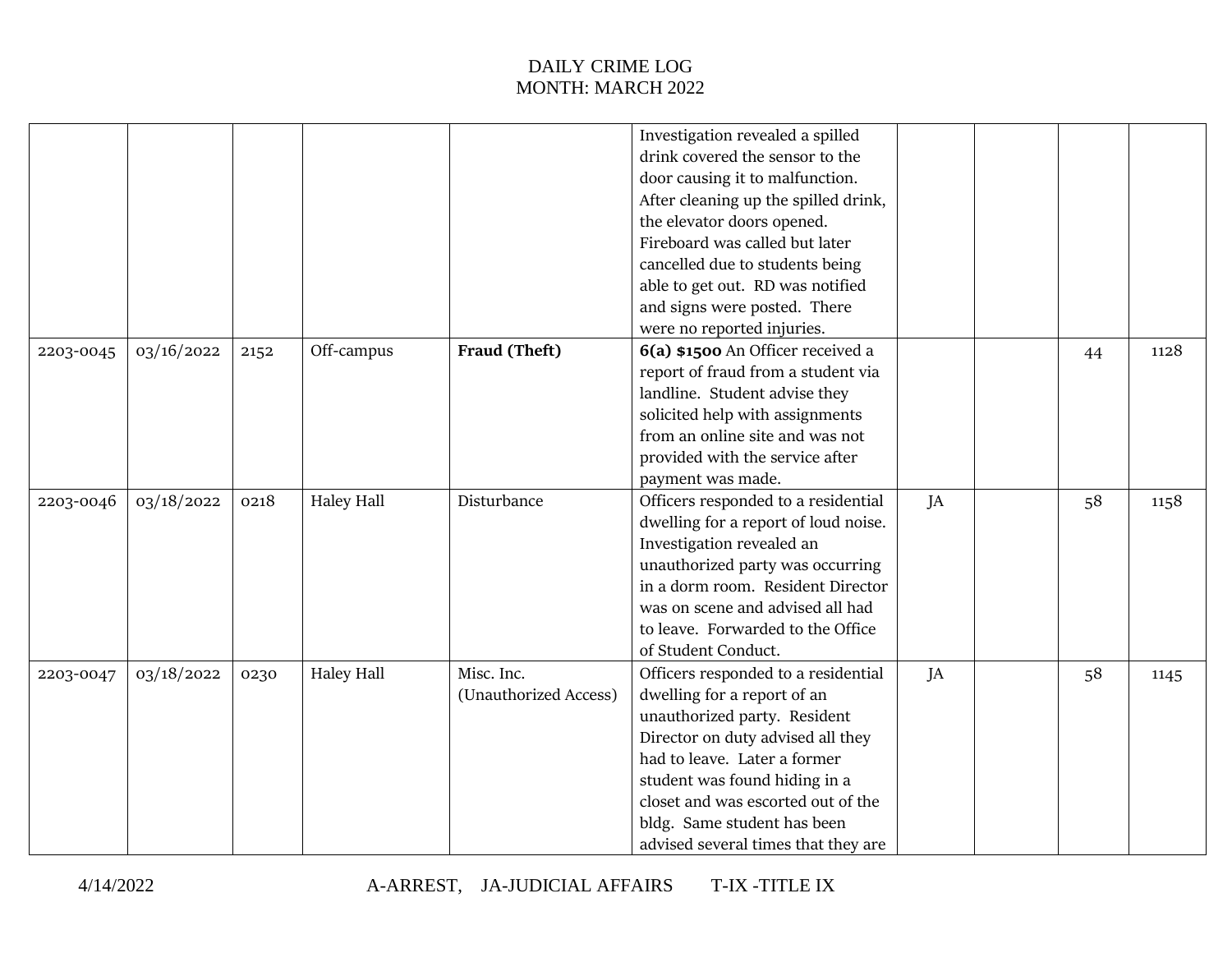|           |            |      |                   |                          | not allowed in the resident halls.   |    |    |      |
|-----------|------------|------|-------------------|--------------------------|--------------------------------------|----|----|------|
|           |            |      |                   |                          | Forwarded to the Office of Student   |    |    |      |
|           |            |      |                   |                          | Conduct.                             |    |    |      |
| 2203-0048 | 03/18/2022 | 0451 | Kennard           | <b>Medical Emergency</b> | Officers responded to residential    |    | 44 | 1158 |
|           |            |      |                   |                          | housing for a medical emergency.     |    |    |      |
|           |            |      |                   |                          | Upon arrival, student was alert.     |    |    |      |
|           |            |      |                   |                          | EMS responded and the student        |    |    |      |
|           |            |      |                   |                          | and refused medical transport.       |    |    |      |
| 2203-0049 | 03/18/2022 | 1032 | Facilities        | Misc. Inc. (Intoxicated  | Officers responded to the Facilities |    | 41 | 1159 |
|           |            |      |                   | Employee)                | Building for a report of an          |    |    |      |
|           |            |      |                   |                          | intoxicated employee. Employee       |    |    |      |
|           |            |      |                   |                          | was later taken home by a co-        |    |    |      |
|           |            |      |                   |                          | worker.                              |    |    |      |
| 2203-0050 | 03/18/2022 | 1132 | <b>NSU</b>        | Assault $(2nd$ Degree)   | 4(e) Officers responded to The       | JA | 41 | 1143 |
|           |            |      |                   |                          | Student Center for a report of a     |    |    |      |
|           |            |      |                   |                          | fight. Investigation revealed a      |    |    |      |
|           |            |      |                   |                          | student shoulder bumped another      |    |    |      |
|           |            |      |                   |                          | student and they began to fight.     |    |    |      |
|           |            |      |                   |                          | Medical attention was not needed.    |    |    |      |
|           |            |      |                   |                          | Forwarded to the Office of Student   |    |    |      |
|           |            |      |                   |                          | Conduct.                             |    |    |      |
| 2203-0051 | 03/18/2022 | 1746 | <b>Haley Hall</b> | CDS (Marijuana)          | Officers responded to a residential  | JA | 55 | 1128 |
|           |            |      |                   |                          | dwelling for a report of suspected   |    |    |      |
|           |            |      |                   |                          | marijuana. CDS was confiscated       |    |    |      |
|           |            |      |                   |                          | and tested with positive results.    |    |    |      |
|           |            |      |                   |                          | This incident was forwarded to       |    |    |      |
|           |            |      |                   |                          | The Office of Student Conduct.       |    |    |      |
| 2203-0052 | 03/18/2022 | 1821 | Haley Hall        | CDS (Unfounded)          | Officers responded to a residential  | JA | 55 | 1128 |
|           |            |      |                   |                          | dwelling for a report of suspected   |    |    |      |
|           |            |      |                   |                          | marijuana. There was not enough      |    |    |      |
|           |            |      |                   |                          | evidence to be tested. Forwarded     |    |    |      |
|           |            |      |                   |                          | to The Office of Student Conduct.    |    |    |      |
| 2203-0053 | 03/18/2022 | 1821 | <b>Haley Hall</b> | CDS (Marijuana)          | Officers were dispatched to a        | JA | 55 | 1128 |
|           |            |      |                   |                          | residential hall for CDS. On scene,  |    |    |      |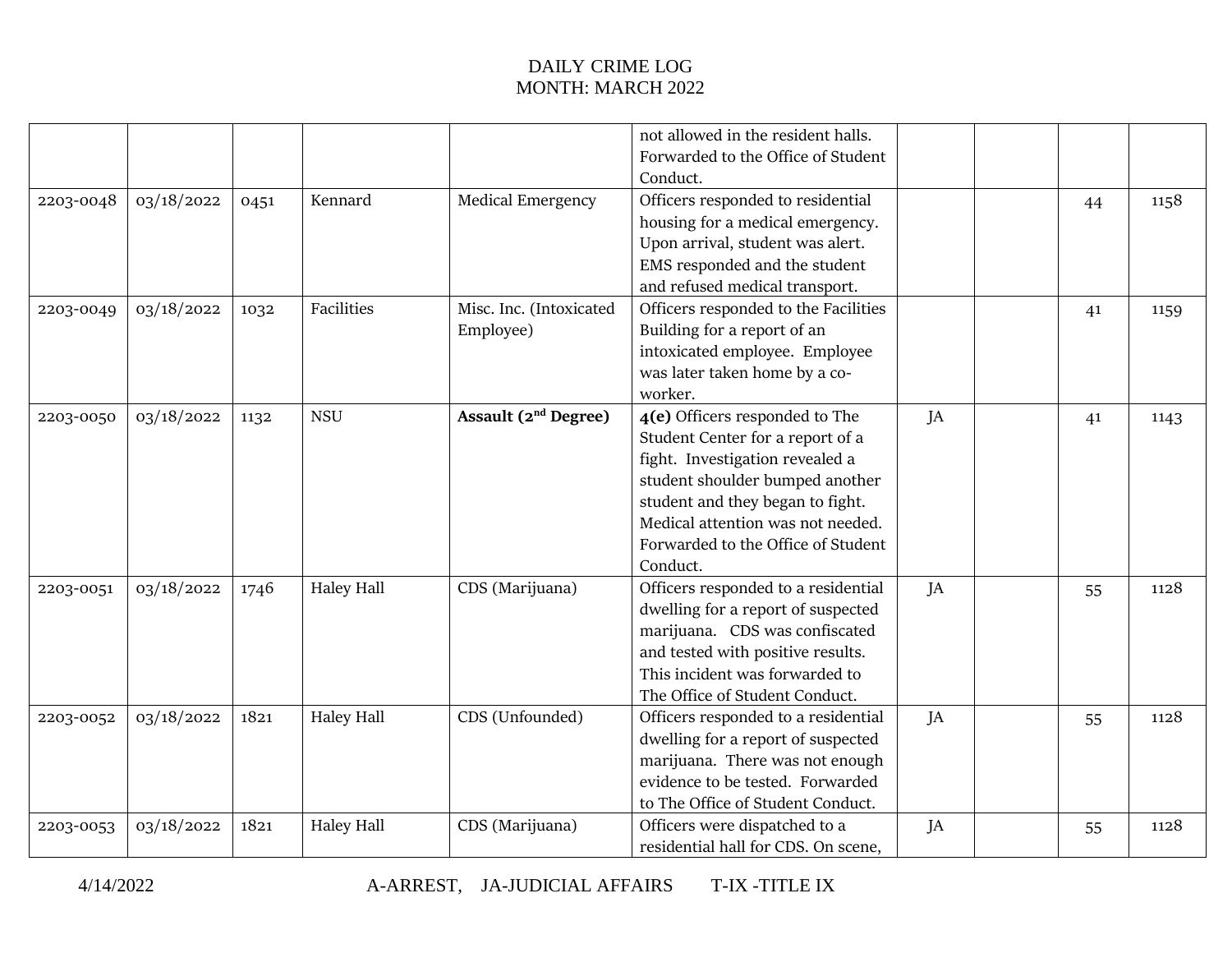|           |            |      |                   |                                | officers met with an RA who was     |    |    |      |
|-----------|------------|------|-------------------|--------------------------------|-------------------------------------|----|----|------|
|           |            |      |                   |                                | conducting a room check and         |    |    |      |
|           |            |      |                   |                                | discovered suspected marijuana in   |    |    |      |
|           |            |      |                   |                                | a Ziploc bag. It was tested and     |    |    |      |
|           |            |      |                   |                                | presented positive results for      |    |    |      |
|           |            |      |                   |                                | marijuana. Forwarded to The         |    |    |      |
|           |            |      |                   |                                | Office of Student Conduct.          |    |    |      |
| 2203-0054 | 03/18/2022 | 1821 | <b>Haley Hall</b> | CDS (Marijuana)                | Officers were dispatched to a       | JA | 55 | 1128 |
|           |            |      |                   |                                | residential hall for CDS. On scene, |    |    |      |
|           |            |      |                   |                                | officers met with an RA who was     |    |    |      |
|           |            |      |                   |                                | conducting a room check and         |    |    |      |
|           |            |      |                   |                                | discovered suspected marijuana in   |    |    |      |
|           |            |      |                   |                                | plain view in the common area. It   |    |    |      |
|           |            |      |                   |                                | was tested and presented positive   |    |    |      |
|           |            |      |                   |                                | results for marijuana. Forwarded    |    |    |      |
|           |            |      |                   |                                | to The Office of Student Conduct.   |    |    |      |
| 2203-0055 | 03/19/2022 | 1643 | Haley Hall        | Misc. Incident                 | Officers responded to the           |    | 55 | 1142 |
|           |            |      |                   | (Housing Violation)            | residential hall for unauthorized   |    |    |      |
|           |            |      |                   |                                | entry. Student did not move out of  |    |    |      |
|           |            |      |                   |                                | housing for spring break as         |    |    |      |
|           |            |      |                   |                                | required. Resident Director was     |    |    |      |
|           |            |      |                   |                                | on scene and collected keys.        |    |    |      |
|           |            |      |                   |                                | Student left without incident.      |    |    |      |
| 2203-0056 | 03/24/2022 | 0832 | Grassy area       | <b>Property Damage</b>         | Officers responded to the exterior  |    | 41 | 1153 |
|           |            |      | Tubman Hall       |                                | of Tubman Hall for a report of      |    |    |      |
|           |            |      |                   |                                | property damage. Investigation      |    |    |      |
|           |            |      |                   |                                | revealed a construction truck got   |    |    |      |
|           |            |      |                   |                                | stuck while trying to get off the   |    |    |      |
|           |            |      |                   |                                | grass and caused severe damage to   |    |    |      |
|           |            |      |                   |                                | the lawn. The Grounds Supervisor    |    |    |      |
|           |            |      |                   |                                | was on site. Total damage           |    |    |      |
|           |            |      |                   |                                | \$1,400.00.                         |    |    |      |
| 2203-0057 | 03/27/2022 | 1630 | <b>Haley Hall</b> | Assault 2 <sup>nd</sup> Degree | 4(e) Officers responded to Haley    | JA | 43 | 1159 |
|           |            |      |                   |                                | Hall for a report of a fight.       |    |    |      |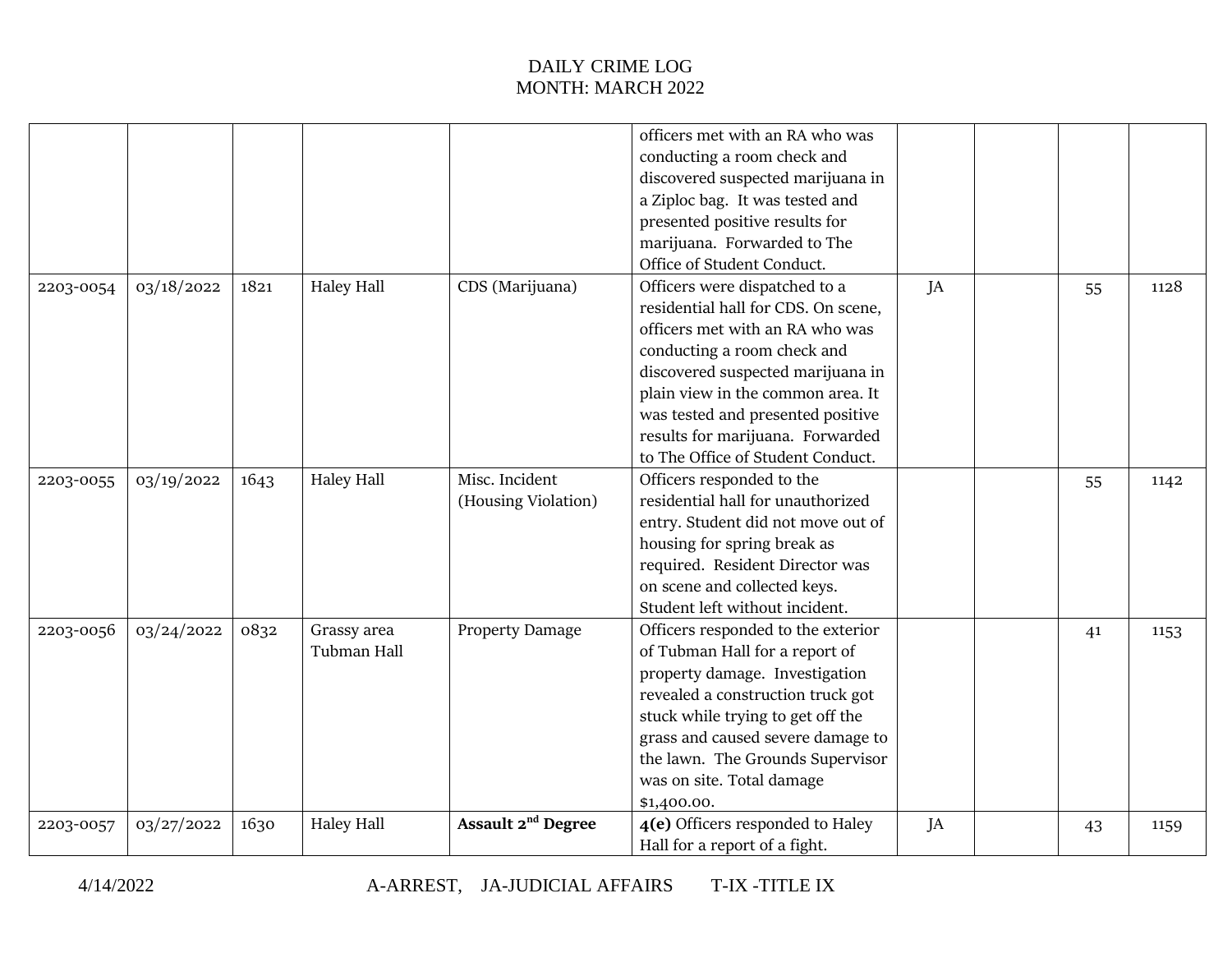|           |            |      |              |                        | Investigation revealed residential  |    |    |      |
|-----------|------------|------|--------------|------------------------|-------------------------------------|----|----|------|
|           |            |      |              |                        | students got into an online group   |    |    |      |
|           |            |      |              |                        | chat dispute. A student came to     |    |    |      |
|           |            |      |              |                        | campus and assaulted the other      |    |    |      |
|           |            |      |              |                        | student then left campus. Medical   |    |    |      |
|           |            |      |              |                        | attention was not needed.           |    |    |      |
|           |            |      |              |                        | Forwarded to the Office of Student  |    |    |      |
|           |            |      |              |                        | Conduct.                            |    |    |      |
| 2203-0058 | 03/28/2022 | 2145 | Kennard Hall | Found Property         | Officers were dispatched to the     |    | 43 | 1159 |
|           |            |      |              |                        | residential hall for a report of    |    |    |      |
|           |            |      |              |                        | found property. On location,        |    |    |      |
|           |            |      |              |                        | officers met with RA who found an   |    |    |      |
|           |            |      |              |                        | airsoft handgun underneath a        |    |    |      |
|           |            |      |              |                        | heating radiator in a stairwell.    |    |    |      |
|           |            |      |              |                        | Officers confiscated property and   |    |    |      |
|           |            |      |              |                        | logged it into property.            |    |    |      |
| 2203-0059 | 3/29/2022  | 1113 | <b>ELLC</b>  | Misc. Inc. (Disruptive | Officers responded to a Residential | JA | 53 | 1159 |
|           |            |      |              | Student)               | Hall for a report of a disruptive   |    |    |      |
|           |            |      |              |                        | student. Investigation revealed     |    |    |      |
|           |            |      |              |                        | student did not initially comply    |    |    |      |
|           |            |      |              |                        | with staff member request and       |    |    |      |
|           |            |      |              |                        | continued to walk away ignoring     |    |    |      |
|           |            |      |              |                        | them. Student later complied.       |    |    |      |
|           |            |      |              |                        | Forwarded to the Office of Student  |    |    |      |
|           |            |      |              |                        | Conduct                             |    |    |      |
| 2203-0060 | 03/29/2022 | 1130 | <b>NSC</b>   | Misc. Incident         | Officers responded to the Student   |    | 53 | 1143 |
|           |            |      |              | (Contract Dispute)     | Center and met with staff member    |    |    |      |
|           |            |      |              |                        | who reported a negative social      |    |    |      |
|           |            |      |              |                        | media posting against the           |    |    |      |
|           |            |      |              |                        | university. Staff member advised    |    |    |      |
|           |            |      |              |                        | the University hosted an event that |    |    |      |
|           |            |      |              |                        | was oversold by guest host. Staff   |    |    |      |
|           |            |      |              |                        | member advised the doors to the     |    |    |      |
|           |            |      |              |                        | venue had to be secured             |    |    |      |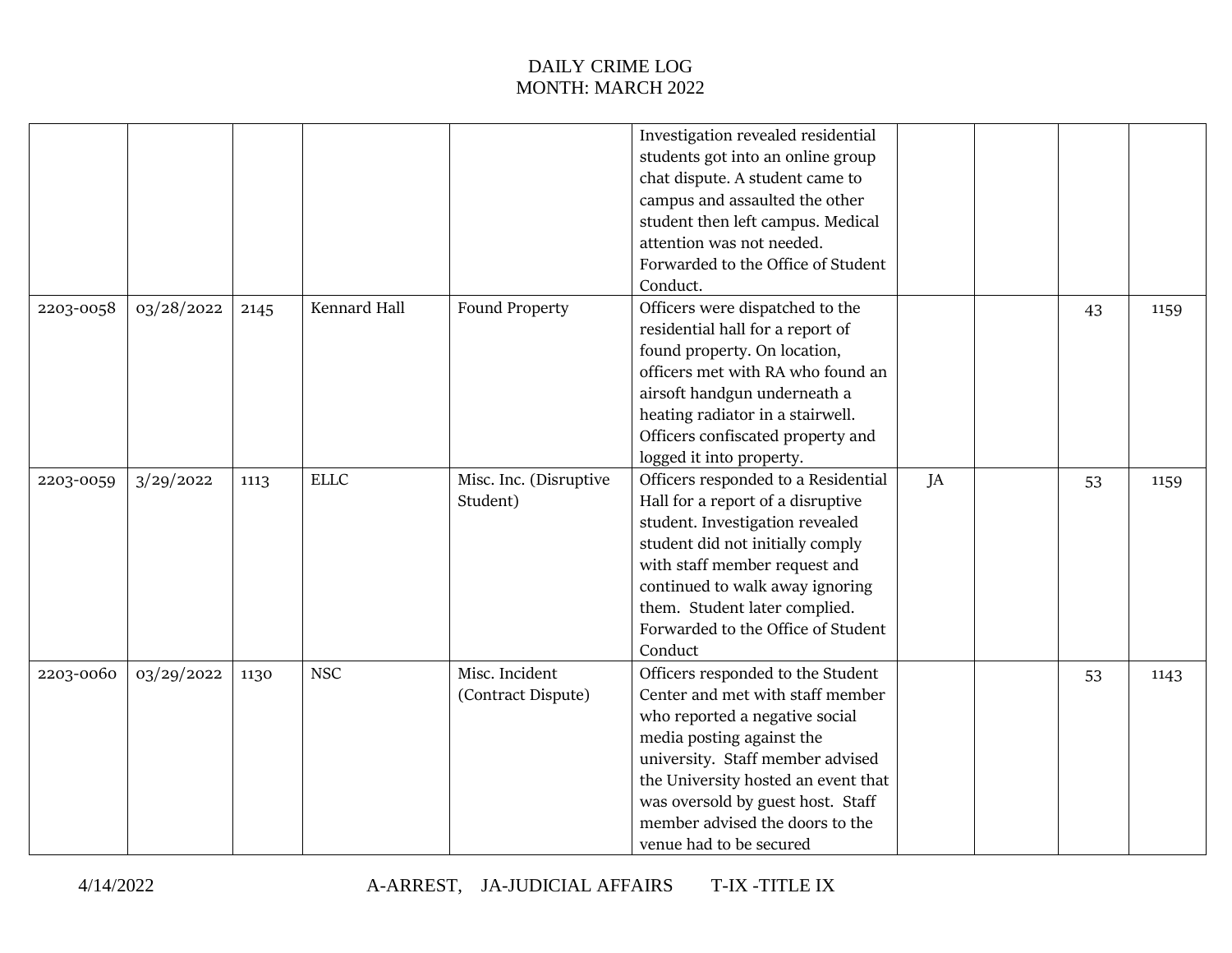|           |            |      |             |                      | preventing a large amount of        |    |    |      |
|-----------|------------|------|-------------|----------------------|-------------------------------------|----|----|------|
|           |            |      |             |                      | people from entering due to covid-  |    |    |      |
|           |            |      |             |                      | 19 capacity restrictions. The guest |    |    |      |
|           |            |      |             |                      | host was upset and went live on     |    |    |      |
|           |            |      |             |                      | social media speaking negative      |    |    |      |
|           |            |      |             |                      | about the university.               |    |    |      |
| 2203-0061 | 03/30/2022 | 1558 | Off-Campus  | <b>Lost Property</b> | Officer met with a student who      |    | 43 | 1159 |
|           |            |      |             |                      | reported they lost their            |    |    |      |
|           |            |      |             |                      | University's parking permit while   |    |    |      |
|           |            |      |             |                      | at a car wash. Campus Police        |    |    |      |
|           |            |      |             |                      | Administration Staff was made       |    |    |      |
|           |            |      |             |                      | aware and the Student was           |    |    |      |
|           |            |      |             |                      | advised on how to obtain a          |    |    |      |
|           |            |      |             |                      | replacement parking permit.         |    |    |      |
|           |            |      |             |                      | \$35.00 value.                      |    |    |      |
| 2203-0062 | 03/31/2022 | 1245 | Tubman Hall | Misc. Incident       | Officers were dispatched to         | JA | 58 | 1158 |
|           |            |      |             | (Housing Violation)  | residential housing for a           |    |    |      |
|           |            |      |             |                      | suspicious person. A description of |    |    |      |
|           |            |      |             |                      | the individual was broadcast.       |    |    |      |
|           |            |      |             |                      | Officers met and identified         |    |    |      |
|           |            |      |             |                      | individual fitting the description  |    |    |      |
|           |            |      |             |                      | and in the immediate area.          |    |    |      |
|           |            |      |             |                      | Individual denied entering          |    |    |      |
|           |            |      |             |                      | dwelling. Forwarded to the Office   |    |    |      |
|           |            |      |             |                      | of Student Conduct.                 |    |    |      |
| 2203-0063 | 03/31/2022 | 0938 | Lot K       | Impound              | A vehicle illegally parked in a     |    | 41 | 1158 |
|           |            |      |             |                      | reserved space was ticketed and     |    |    |      |
|           |            |      |             |                      | towed.                              |    |    |      |
| 2203-0064 | 03/31/2022 | 1019 | Campus-Wide | <b>Lost Property</b> | Officers were dispatched to         |    |    |      |
|           |            |      |             |                      | Robinson Hall for a lost property   |    | 41 | 1143 |
|           |            |      |             |                      | report. Investigation revealed a    |    |    |      |
|           |            |      |             |                      | student lost their wallet at an     |    |    |      |
|           |            |      |             |                      | unknown location. The student       |    |    |      |
|           |            |      |             |                      | observed fraudulent charges on      |    |    |      |
|           |            |      |             |                      |                                     |    |    |      |